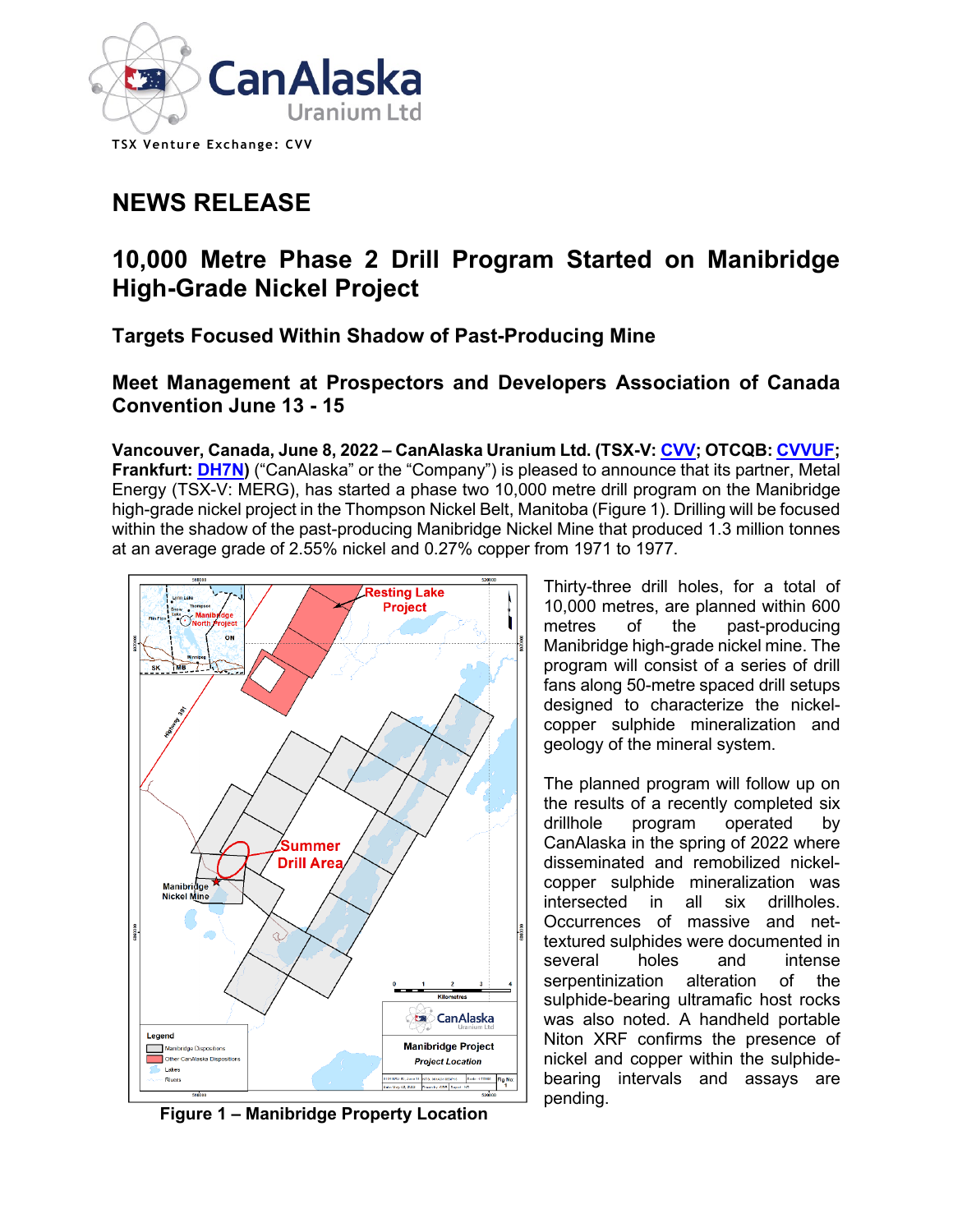The summer 2022 drilling program is being solely funded by the current operator, Metal Energy Corp., as part of a staged earn-in option agreement. CanAlaska currently holds a 51% interest in the project.

CanAlaska CEO, Cory Belyk, comments, *"The phase one drilling program completed this past winter had a 100% success rate intersecting nickel mineralization highlighting the potential of the Manibridge area to host additional significant high-grade nickel. The phase two program is designed to continue to build on this initial success and take this project to the next level of understanding. This work is well-timed in a nickel market that continues to strengthen and build momentum. The Thompson Nickel Belt is a great place to find high-grade sulphide nickel deposits and CanAlaska's shareholders are starting to benefit from our project generator activity in Manitoba. We look forward to the next results from Metal Energy's summer program."* 

#### **About the Manibridge Project**

Manibridge encompasses 4,368 hectares and is within the world-class Thompson Nickel Belt. The Project is 20 kilometers southwest of Wabowden, Manitoba, which has significant infrastructure and capacity that has supported previous exploration programs, including yearround highway access via Highway 6.

#### **Other News**

The Company will be participating in the Prospectors and Developers Association of Canada (PDAC) convention from June 13<sup>th</sup> – 15<sup>th</sup>, 2022. **Please visit booth 2145** to speak with CanAlaska representatives about our exciting project portfolio and opportunities for Joint Venture development.

### **About CanAlaska Uranium**

CanAlaska Uranium Ltd. (TSX-V: [CVV;](http://www.canalaska.com/s/StockInfo.asp) OTCQB: [CVVUF;](http://www.canalaska.com/s/StockInfo.asp) Frankfurt: [DH7N\)](http://www.canalaska.com/s/StockInfo.asp) holds interests in approximately 300,000 hectares (750,000 acres), in Canada's Athabasca Basin – the "Saudi Arabia of Uranium." CanAlaska's strategic holdings have attracted major international mining companies. CanAlaska is currently working with Cameco and Denison at two of the Company's properties in the Eastern Athabasca Basin. CanAlaska is a project generator positioned for discovery success in the world's richest uranium district. The Company also holds properties prospective for nickel, copper, gold and diamonds. For further information visit [www.canalaska.com.](http://www.canalaska.com/)

The qualified technical person for this news release is Nathan Bridge, MSc., P.Geo., CanAlaska's Vice President, Exploration.

On behalf of the Board of Directors *"Peter Dasler"* Peter Dasler, M.Sc., P.Geo. President CanAlaska Uranium Ltd.